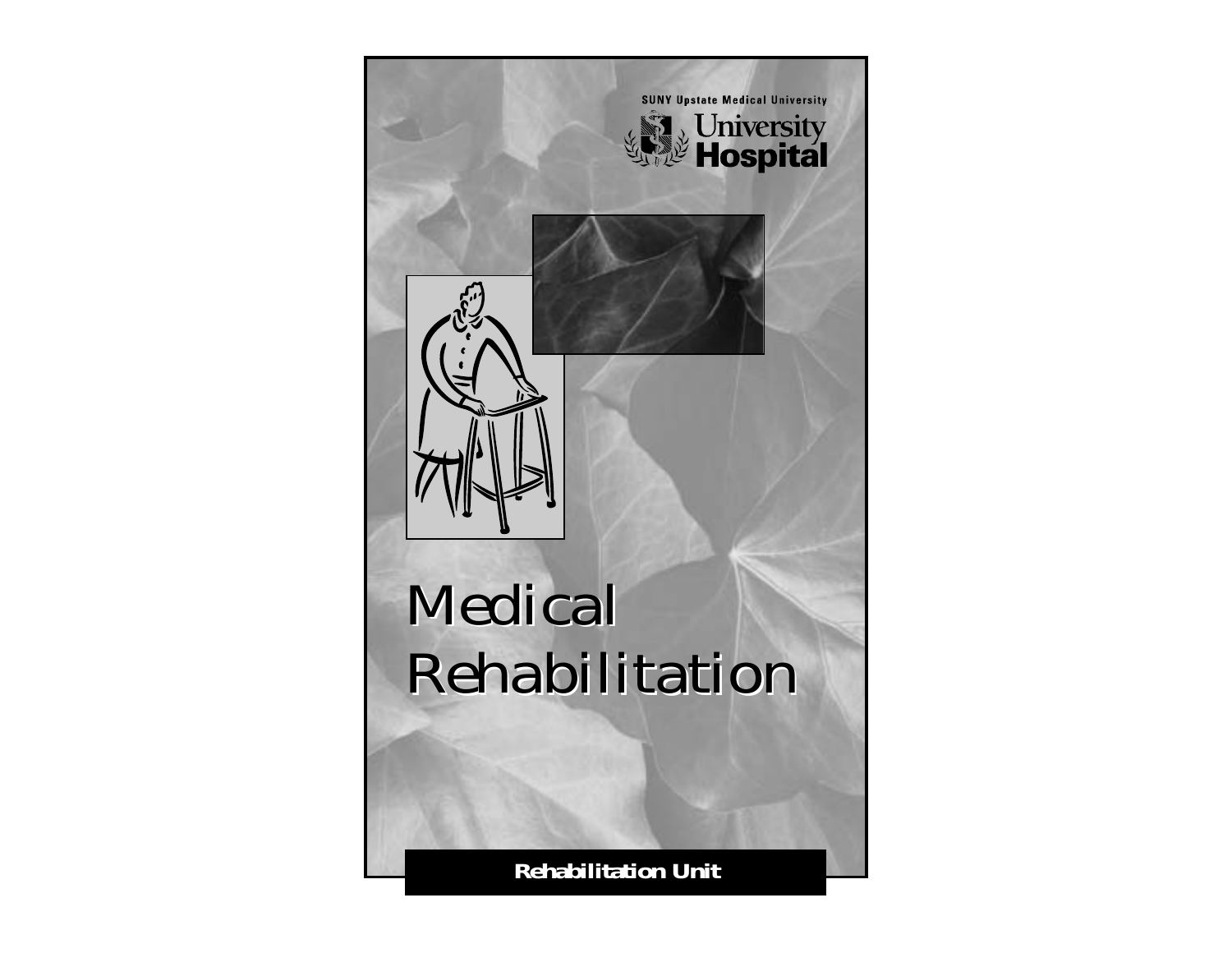# **Medical Rehabilitation**

*The purpose of this handout is to give you information about University Hospital's Rehabilitation Unit (2 North or 2N). It will explain:*

- *• The purpose of rehabilitation*
- *• The rehabilitation team members*
- *• What you can expect while on the rehabilitation unit*
- *• Things to bring with you to the rehabilitation unit*
- *• Planning for your discharge*

*Your doctor has asked the rehabilitation medicine team tosee you. Based on your needs the rehabilitation doctor orphysiatrist (fi-zi-uh-trist), will work with you and your family to decide if the 2 North Rehabilitation Unit is the bestplace for you to continue your recovery.*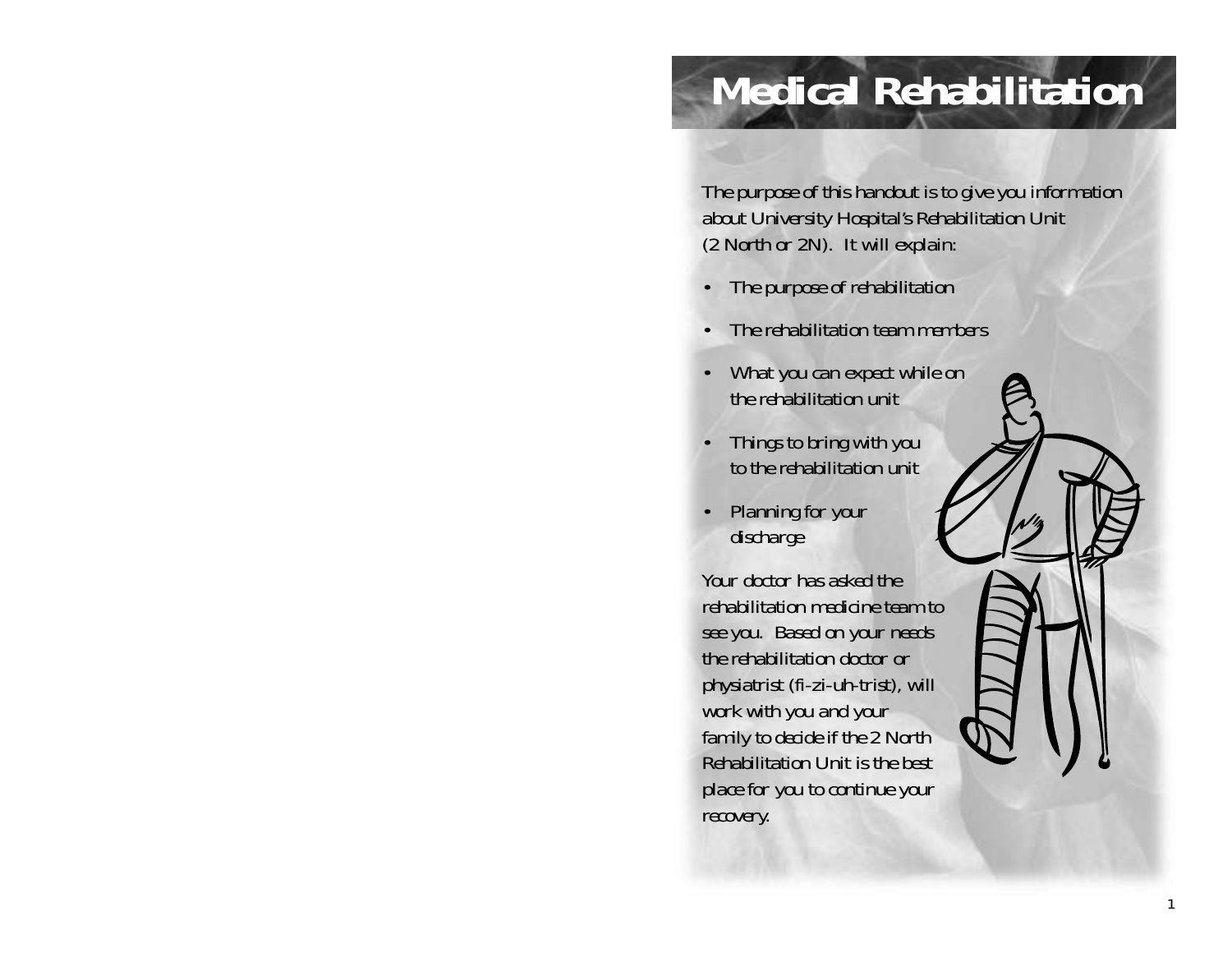## **The Purpose of Rehabilitation**

The word rehabilitation means "to make able." The goal of rehabilitation is to help you become as independent as possible.

We treat problems with mobility, self-care, communication, and thinking that result from stroke, spinal cord injury, brain injury, amputation, multiple sclerosis, and other orthopedic and neuromuscular conditions.

The rehabilitation unit is different from other units in the hospital because we will expect you to do as much bathing, dressing, moving around and taking care of yourself as you are able. We will work to increase your activity and endurance. We will teach you skills that will help you to do more for yourself.

#### **How we help you to reach your goals:**

The rehabilitation team will work with you and your family to develop your unique plan and goals for recovery. To reach your goals, we will plan a daily schedule. In addition to your schedule of formal sessions, each team member will encourage you to practice the skills you have learned. Practicing the skills throughout the day will help you to reach your goals.

Most patient plans include the four major goals listed below:

- **Goal 1: Increasing your mobility and endurance.**
- **Goal 2: Increasing your ability to care for yourself.**
- **Goal 3: Understanding your illness or injury,**
- **Goal 4: Maintaining your health.**

#### **You and your family are the key to reaching your goals**

You and your family are the most important members of our team. "Family" refers to all people (family, friends, care givers, attendants) who will help with your care. Goals will be set by the team (staff, you and your family). It is important to talk about your concerns, desires, and needs.

We offer educational programs and classes focusing on specific illnesses and injuries. It is important that your family attend these classes and your therapy sessions. You and your family must be involved in all parts of rehabilitation to reach your goals.

Friends and family members not directly involved in your care are asked to visit after 5 p.m. This is when your therapy and education sessions have ended for the day. Children under 14 are permitted on the unit, but must be supervised by an adult (other than the patient) at all times.

## **The Rehabilitation Team**

Rehabilitation is a team effort. Experts in rehabilitation will guide and teach you and your family. Every staff

member will help you to increase independence (doing for self). Your physiatrist, with the help of the rehabilitation team, will decide which services and specialists you may need. Although we are listing each health professional separately, all team members work together to help you reach your goals.

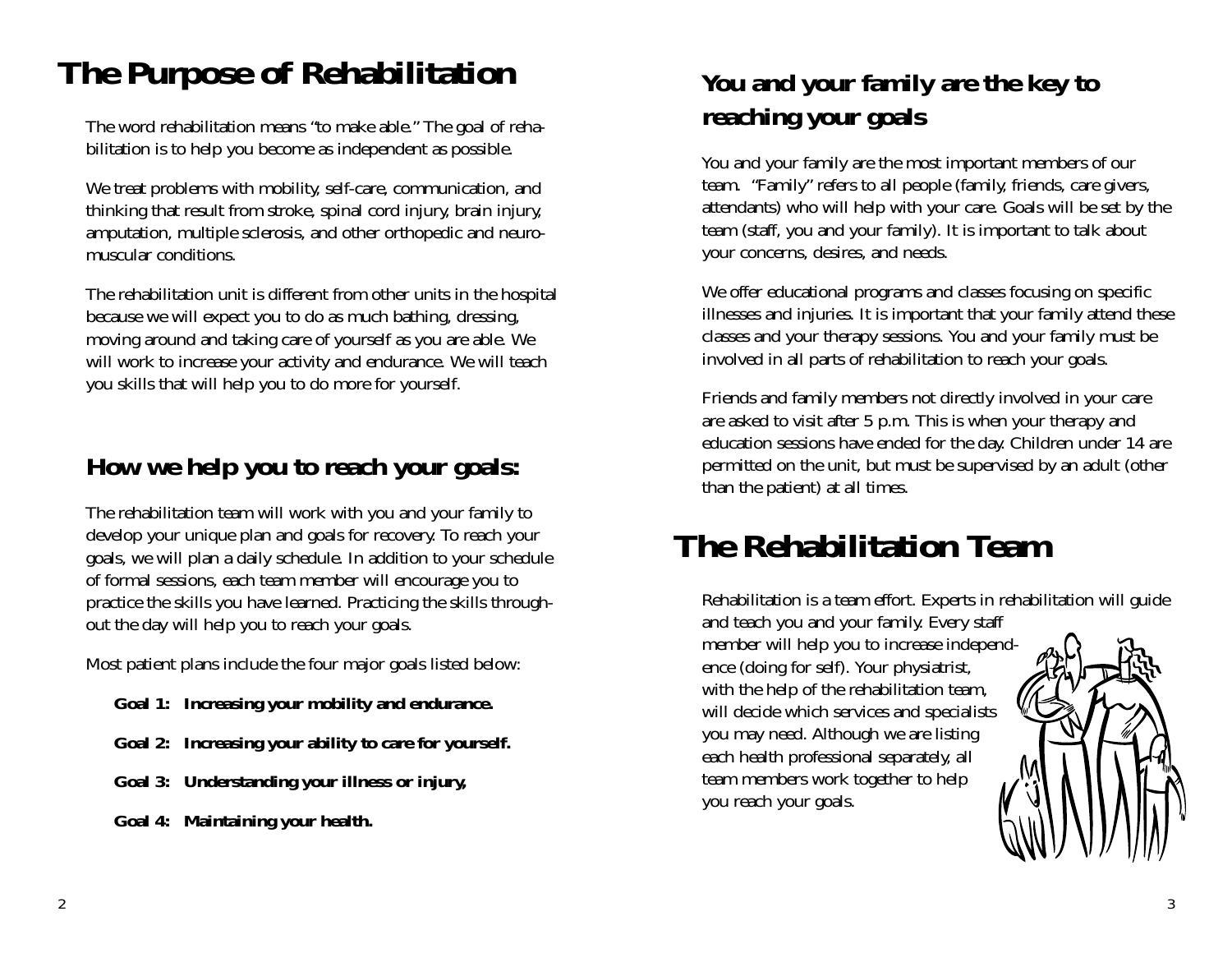#### *In addition to you and your family, your rehabilitation team may include:*

## **Physiatrist (MD)**

A physiatrist is a medical doctor who specializes in rehabilitation medicine. The physiatrist manages your medical care and directs the rehabilitation team. Resident physicians and nurse practitioners will assist the physiatrist in carrying out your plan of care.

### **Nurse Liaison**

The nurse liaison meets patients prior to coming to the Rehabilitation Unit. The liaison works with the physiatrist, your caregivers within the hospital, and with you and your family to decide whether 2N is the best place for your recovery. If it is decided you are being admitted, your insurance will be notified.

### **Rehabilitation Nurse**

team to care for your medical, nursing and ther-

The rehabilitation nurse works with the

apy needs. The nursing staff will help you to do as much care for yourself as you can. The nurse manages care such as bowel and bladder training, skin management, medication administration, and self-care skills. They help and teach you to use any equipment that you may need to dress yourself, walk, feed yourself and use the bathroom. The nursing staff consists of Registered Nurses, Licensed Practical Nurses, Clinical Technicians and Support Technicians.

## **Occupational Therapy**

The Occupational Therapist and/or assistant helps you gain independence in the things you need to do every day, such as eating, bathing, dressing, and getting around your house. They also focus on improving strength, coordination, vision and problem solving skills so that you can return to work, home, or school with increased independence.

## **Physical Therapy**

The Physical Therapist and/or assistant will help you to become more independent moving around at home and in the community. They work with you to gain strength, balance, coordination, endurance and range of motion in your joints. The therapist also works to improve your ability to walk, use a wheelchair, and get into and out of bed.



## **Speech Therapy**

If you have trouble talking with your family and friends, you may



need a Speech-Language Pathologist. They may help you express your thoughts and ideas in many different ways. You may need to write, draw, use hand movements, or even a computer to talk with family and friends. A Speech Pathologist can help if you have trouble understanding what other people say to

you. They can also help if you have trouble chewing or swallowing food. They will work with your physician and dietitian to choose the best diet for you.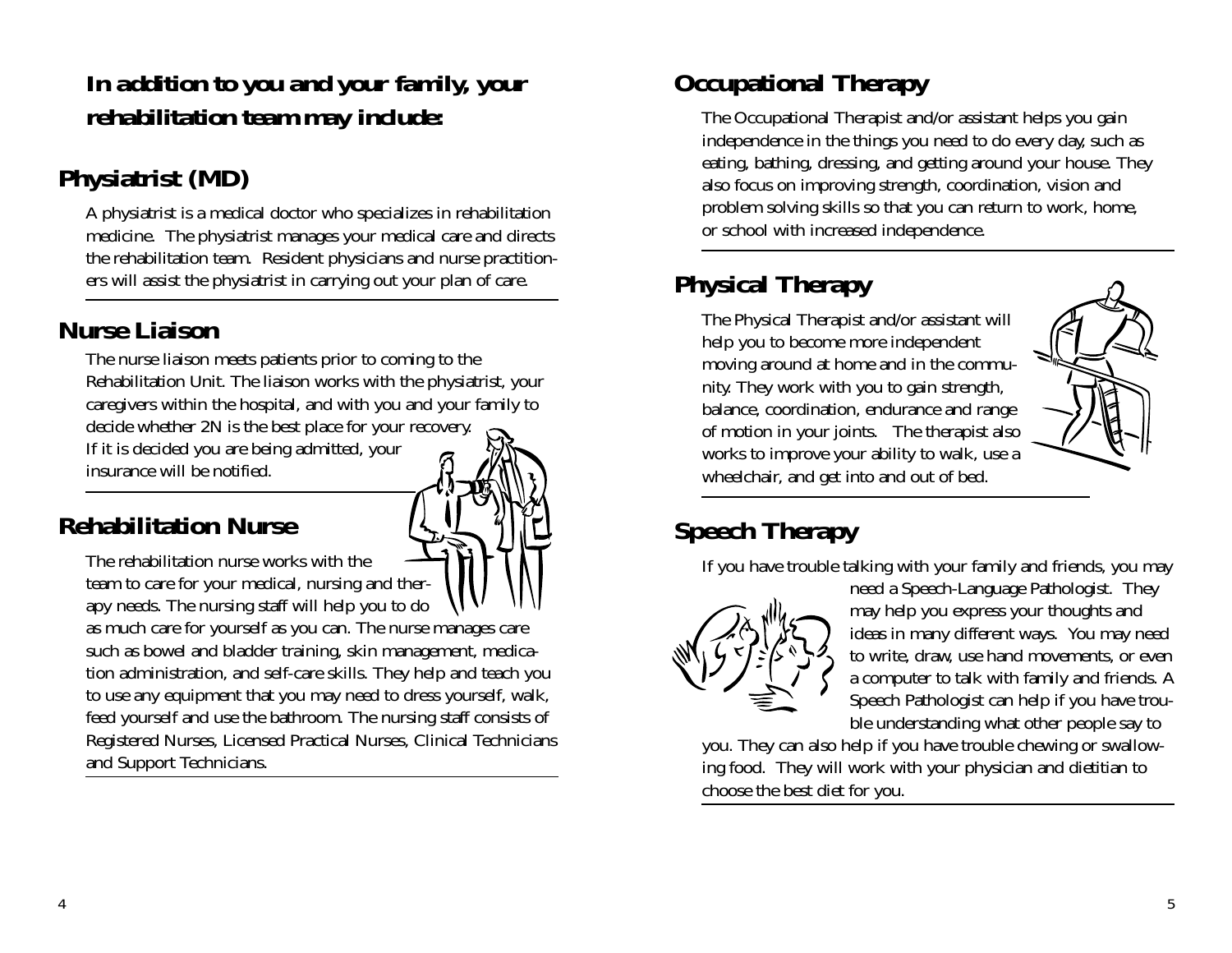#### **Therapeutic Recreation Services**

The Therapeutic Recreation Specialist uses activities that you enjoy to help you to become as independent as possible. They can also help you to relieve pain and suffering, and to prevent other problems by using activities that you enjoyed before your illness. Depending on your needs, they may take you outside of the hospital to practice the skills you have learned. The Therapeutic Recreation Specialist may also initiate participation in the Animal Assisted Therapy Program if appropriate.

## **Psychology**

The rehabilitation psychologist provides education and counseling to help patients and families cope with injury and life changes. If needed, the psychologist may test thinking skills (such as paying attention, remembering things or organizing things) to see if those skills have been changed by the injury. The psychologist may also talk with you about relaxation or other non-medical strategies for assisting with pain management.

### **Vocational Rehabilitation**

Depending on your needs and age the Vocational Rehabilitation Counselorcan help you to prepare to return to work or school. The Counselor candirect you to agencies that offer skill training and job placement if needed.



For our school-aged patients, assistance is offered to their parents and guardians in planning the child's return to school. Tutoring services can be arranged while children are in the hospital, and at home until they are ready to return to the classroom. In supporting the family's efforts to meet educational needs, our staff can make recommendations to the school regarding any needed support services.

### **Social Work**

The social worker helps patients and families with social and emotional needs and coordinates discharge planning to facilities outside of the hospital. The social worker can provide emotional support, access to benefits, informa-



tion about community services and individual or family counseling.

#### **Case Manager**

The Case Manager helps you and the team plan for your discharge. This involves helping to identify your needs and locating outpatient therapies or home care. Case Managers also talk with insurance companies to obtain continued approval for your stay in the hospital.

#### **Consulting or Primary Doctor**

The doctor that cared for you during your stay in the acute hospital may also continue to monitor your progress on the inpatient rehabilitation unit.

### **Pastoral Care**

The chaplain offers spiritual and emotional support as you and your family deal with life changes. Pastoral counseling, the sacraments, and contact with local clergy are available. Please let us know if you wish to speak with the chaplain.

## **Respiratory Therapy**

The respiratory therapist teaches breathing exercises and gives breathing treatments and education when needed.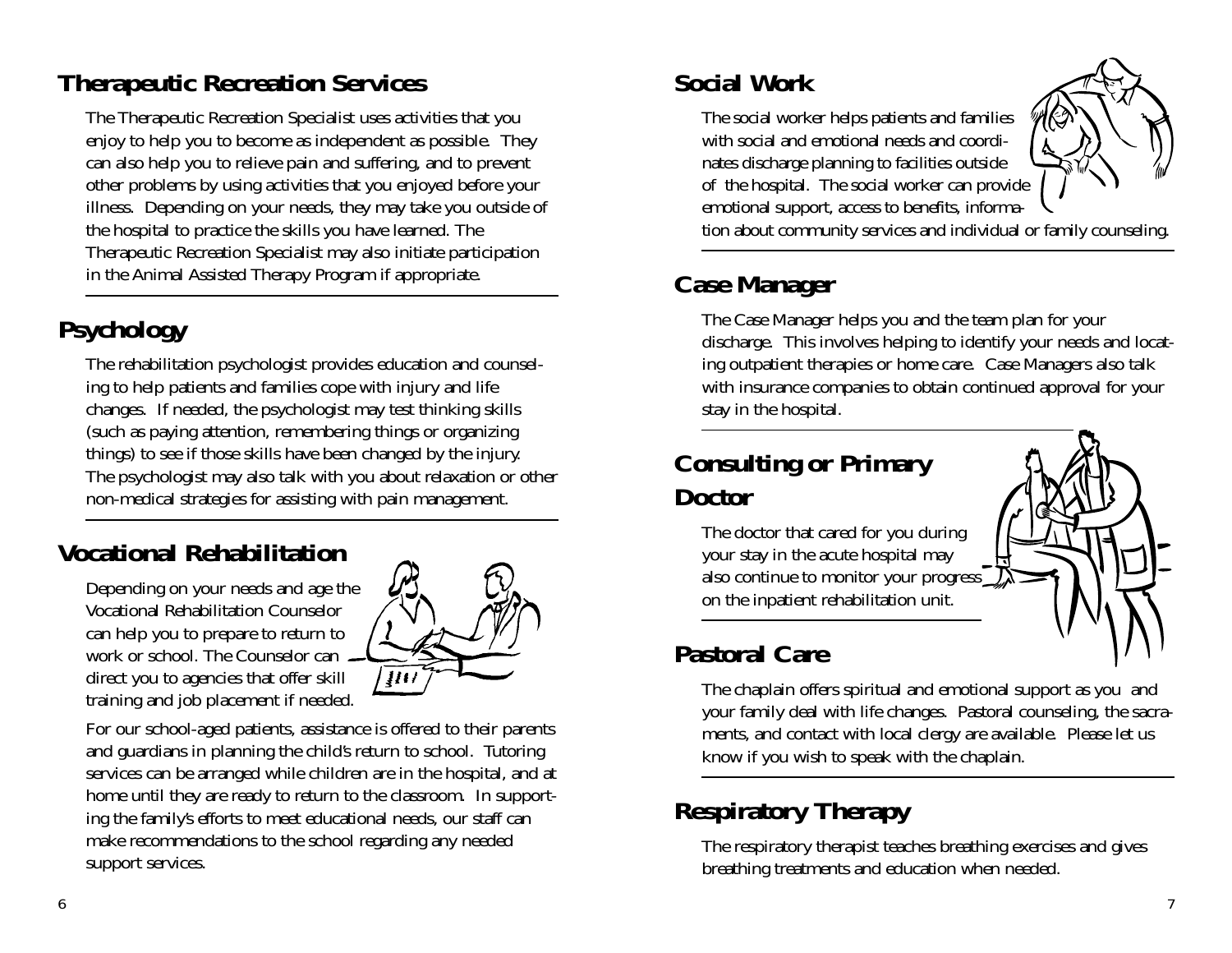#### **Dietitian**

The Dietitian reviews your nutritional needs. The dietitian also provides nutrition education and counseling if needed. In between meal snacks are available if desired and can be arranged through the dietitian.



#### **Driver Evaluation and Training Program**

This outpatient program is for patients once they leave inpatient rehabilitation. Driver Rehabilitationprovides driving evaluation and instruction forindividuals whose driving



ability is affected by their illness or injury.

The Department of Motor Vehicle Bureau requires that all licensed drivers must report any injury or illness that causes a loss of consciousness to them. After any loss of consciousness, Motor Vehicle Bureau approval must be received prior to return to driving. The Driver Rehabilitation Team will assist in completion of required Motor Vehicle Bureau paperwork after successful completion of the training program. A physician referral is required for entrance into this program. Please let members of the team know if you are interested in this service.

## **A Typical Day on the Rehabilitation Unit**

During the first few days on the rehabilitation unit, the team will meet with you to develop a daily rehabilitation program and schedule. Your personal program will include your family or other supporters and will extend throughout the day.

Depending on your needs, your rehabilitation schedule may include the following:

- Nursing
- •Physical Therapy
- •Occupational Therapy
- •Speech Therapy
- Therapeutic Sessions May be one-on-one (individual) and/or group therapy sessions. Sessions may be 30 to 60 minutes.
- •Psychology
- •Vocational Rehabilitation Counseling
- •Teaching Programs
- •Respiratory Therapy
- •Pastoral Support
- •Nutritional Counseling
- •Therapeutic Recreation

#### **Meals**

•

Meals are served in the dining room or in your hospital room. Depending on your needs, you may be encouraged to eat in the dining room.

## **Educational Sessions**

Teaching Sessions specific to your illness or injury are offered.

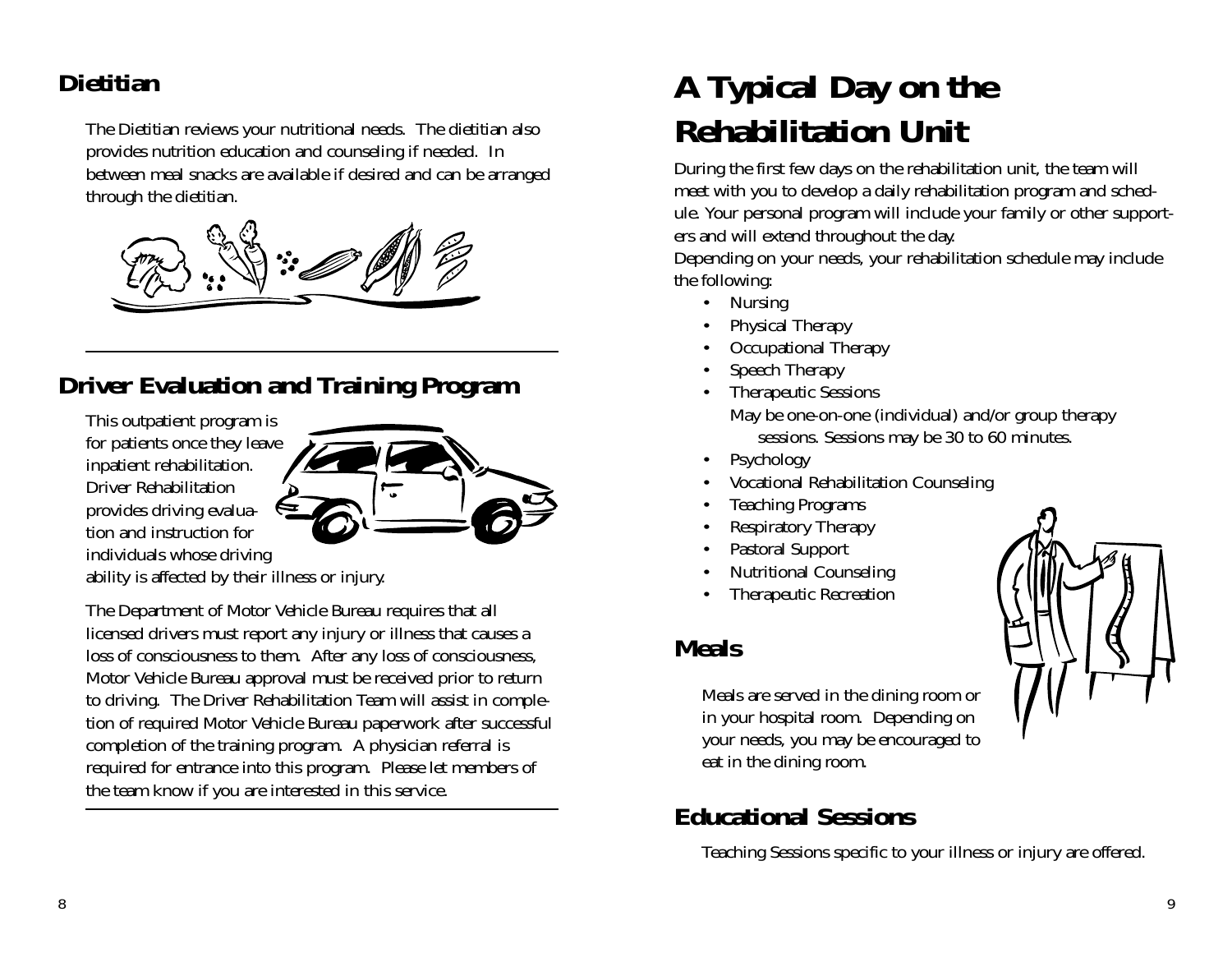## **Things to Bring to Rehabilitation**

## **Clothes**

Bring at least one week's supply of washable (washer/dryer available), loose-fitting clothes including:

- •Three pairs of pants/shorts
- $\bullet$ Three shirts/blouses (pullover)
- •Four pairs of underwear
- •Four pairs of socks
- •Slippers with nonslip soles
- •An outdoor jacket/sweater
- •Sweatsuit
- • One pair of comfortable walking shoes. Athletic shoes or shoes with non-slip soles are fine. If ankle or foot braces will be used, see therapist before buying bigger shoes.
- •Pajamas. Hospital gowns are available if needed.

## **If needed make sure to bring:**

- •Dentures with adhesive
- •Hearing aids with batteries
- •Eyeglasses or contact lenses
- •Walker, cane, wheelchair, or crutches
- •Razor
- •**Cosmetics**
- •**Toiletries**
- Note: Check all electrical appliances with a nurse.



## **Valuables**

Leave valuables at home. This includes jewelry and items of sentimental value.

We do encourage you to bring in photographs of family, friends and pets.



## **Planning for Your Discharge from Rehabilitation**

It is very important to start discharge planning as early as possible during your stay. Shortly after you arrive, the team will begin to speak with you and your family about a discharge plan. A

family meeting will be scheduled early in your stay to establish a plan for you once you are medically ready to leave 2N. This will

include what services you may need and who will be available to help you. These services may include long term rehabilitation, home care, or outpatient services. The factors that help decide what services you may need include your preferences, your medical status, your insurance, your family and caregiver supports and how you are progressing in therapy. For example, you may go home with outpatient or home care services or to a longer term rehabilitation facility for additional in-patient rehabilitation.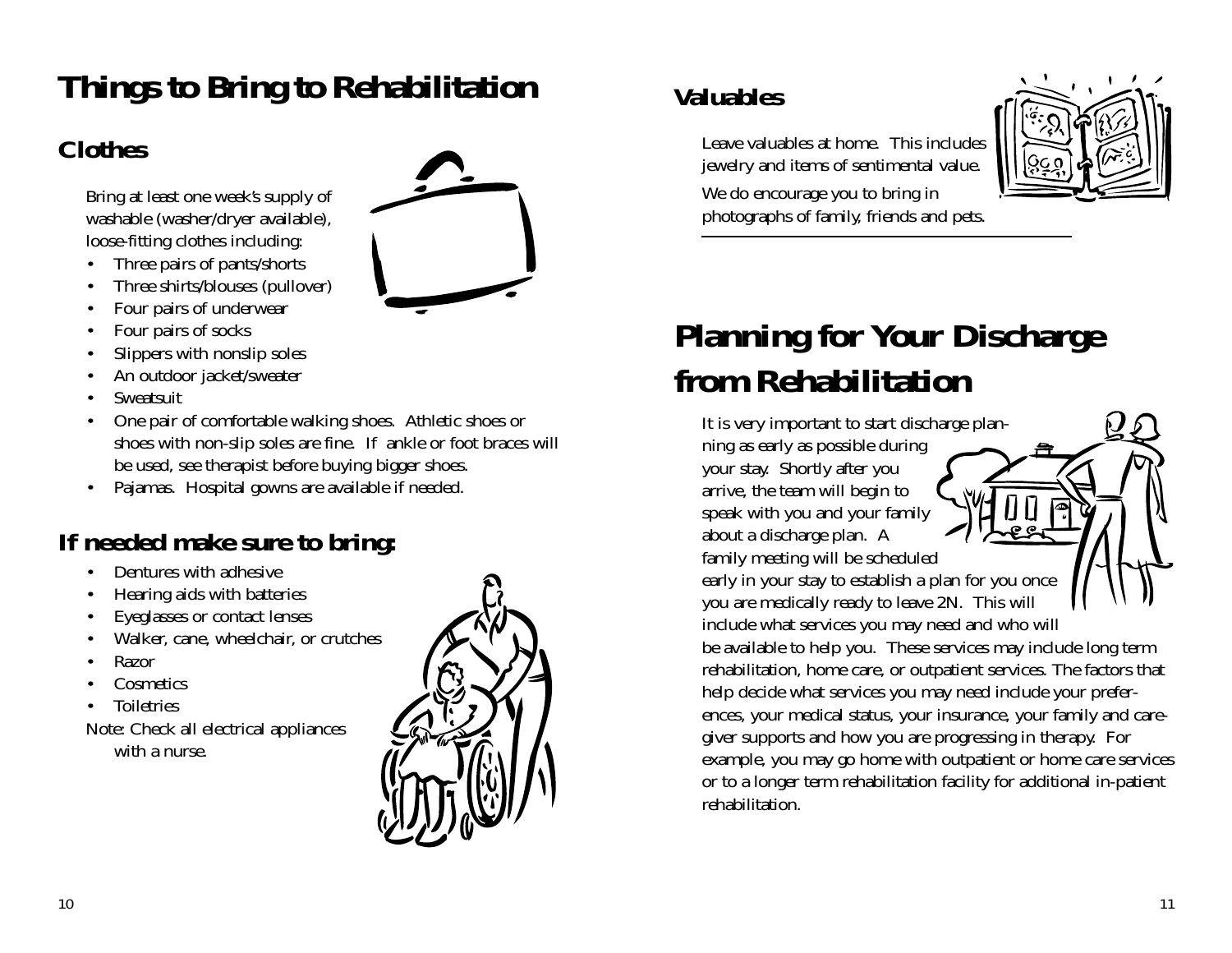## **Understanding Insurance Issues and Levels of Care**

2N is a short-term "acute" rehabilitation unit. Your insuranceprovider (Medicare, private, HMO's or Medicaid) follow specific guidelines for acute rehabilitation. In brief, to qualify for "acute rehabilitation" care, you must be able to tolerate at least 3 hours of therapy per day and show you are making steady gains. Many insurance carriers require weekly reviews of your progress while on the rehabilitation unit.

Every person is different and makes progress at different rates. If you need a much longer time period in rehabilitation and don't require hospital care, another level of care may be available through your insurance plan. Options include in-patient subacute rehabilitation, going home with support services such as home care or out-patient sessions if you are able.

Many skilled nursing facilities (SNF's) have in-patient rehabilitation programs or special rehab units. There are many home care agencies that provide nursing and therapy sessions in the home. If you need these services, the social worker and/or case manager can assist you.



*We hope that this handout has helped you to learn more about University Hospital's Rehabilitation Unit. We look forward to helping you reach your full potential.*



**We are here for you.**